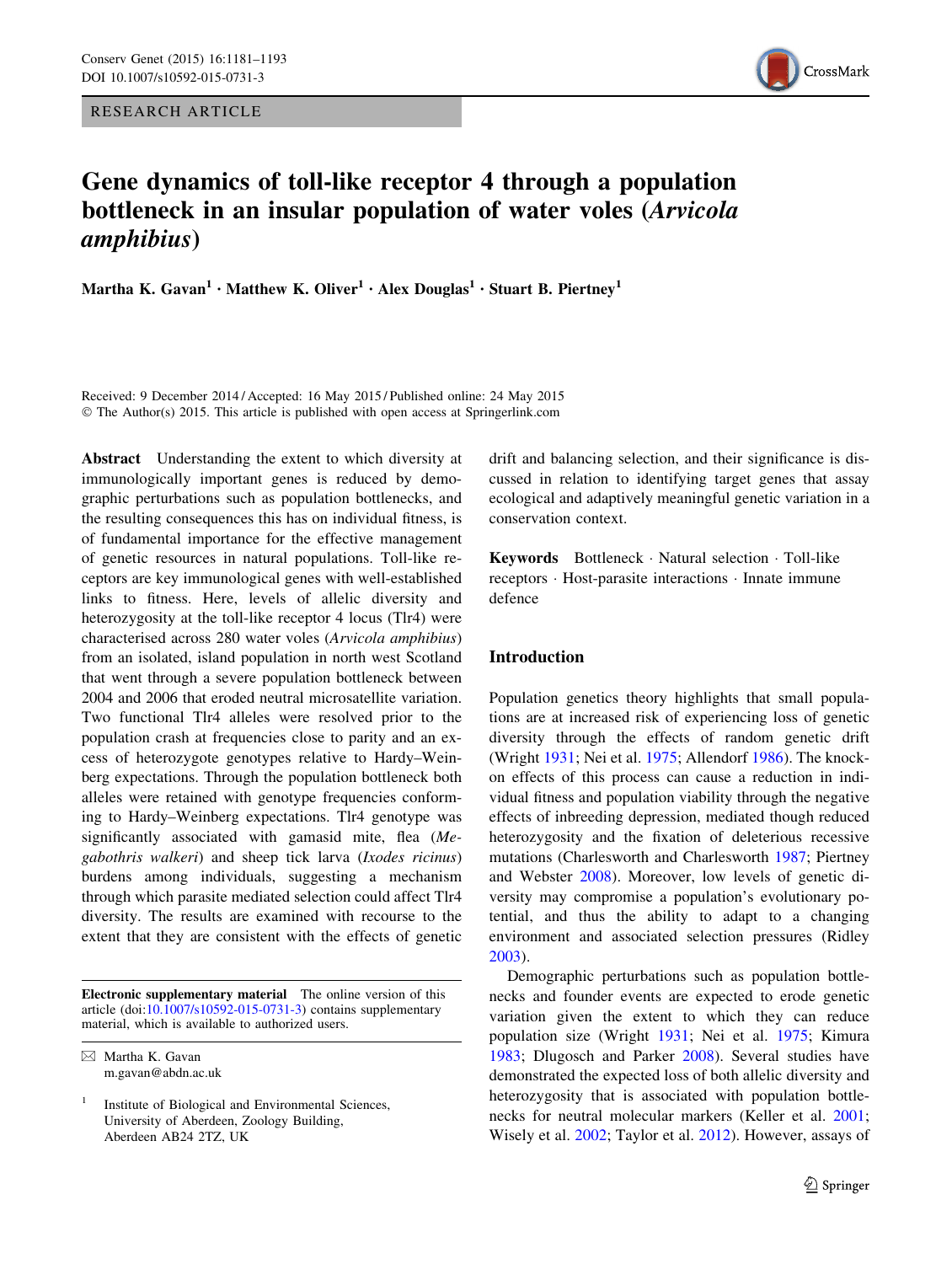neutral genetic diversity in population surveys are not always the most reliable predictors of adaptive genetic variation (Merila and Crnokrak [2001;](#page-11-0) Reed and Frankham [2001;](#page-12-0) Piertney and Webster [2008;](#page-12-0) Alcaide and Edwards [2011;](#page-10-0) Bollmer et al. [2011](#page-11-0)) so it is unclear whether the same effects are observed for adaptive polymorphisms. In some instances it has been demonstrated that even in small populations, selection can act in opposition with genetic drift to preserve variation at adaptive loci (Oliver and Piertney [2012](#page-11-0)). As such, directly assaying levels of diversity at key genes that explicitly influence fitness can reveal adaptive variation driven by selection that may not be observed at neutral molecular markers (Allendorf et al. [2010;](#page-10-0) Ouborg et al. [2010\)](#page-11-0).

A common target for examining adaptively important and ecologically relevant genetic variation in natural populations has been the Major Histocompatibility Complex (MHC), as it is often observed to display a high level of diversity and is associated with fitness-related traits such as parasite burden and sexual selection (Bernatchez and Landry [2003;](#page-10-0) Sommer [2005;](#page-12-0) Piertney and Oliver [2006](#page-12-0); Consuegra and Garcia de Leaniz [2008;](#page-11-0) Oliver et al. [2009a,](#page-11-0) [b](#page-11-0); Dunn et al. [2013](#page-11-0)). However, the MHC represents only a small portion of the immunogenome as well as the broader adaptive fraction of the overall genome. The advent of post-genomics technologies and analyses has greatly enhanced the potential to identify and target key genome regions outside the MHC that represent functional genetic variation of ecological relevance (Blackwell [2001;](#page-10-0) Piertney and Webster [2008](#page-12-0); Horner et al. [2010\)](#page-11-0). This is an essential step forward, given that there are many other non-MHC immune function genes that play pivotal roles in the vertebrate immune system (Acevedo-Whitehouse and Cunningham [2006](#page-10-0)).

An important class of non-MHC immune function genes are the toll-like receptors (TLRs). TLRs are an essential family of type 1 transmembrane glycoproteins that act as pattern recognition receptors (PRRs) and play an important role in the innate immune response (Akira et al. [2001](#page-10-0); Brownlie and Allan [2011](#page-11-0); Grueber et al. [2013;](#page-11-0) Fornusková et al. [2013](#page-11-0)). They are involved in the initial recognition of invading infectious agents (Tschirren et al. [2013](#page-12-0)) and act as a host's front-line defence against a wide range of pathogens (Uematsu and Akira [2008;](#page-12-0) Iwasaki and Medzhitov [2010;](#page-11-0) Alcaide and Edwards [2011](#page-10-0)). They also act as an important bridge between the processes involved in innate and acquired immunity (Akira et al. [2001;](#page-10-0) Bollmer et al. [2011\)](#page-11-0). TLRs are typically composed of a pathogenrecognition extracellular domain, a short transmembrane segment and an intracellular toll/interleukin-1 signalling domain (Gay and Gangloff [2007;](#page-11-0) Werling et al. [2009](#page-12-0); Alcaide and Edwards [2011\)](#page-10-0). The extracellular signalling domain is composed of a leucine-rich repeat motif which plays a vital role in detecting the distinctive features of invading microbes, so called ''pathogen associated molecular patterns'' (Takeuchi et al. [1999](#page-12-0); Werling et al. [2009](#page-12-0); Alcaide and Edwards [2011;](#page-10-0) Tschirren et al. [2013](#page-12-0)). Once bound to an invading pathogen, TLRs orchestrate the first volley of immune defence by initiating a signalling cascade which is mediated by specific adaptor proteins (Akira et al. [2001](#page-10-0); Alcaide and Edwards [2011](#page-10-0)). The resulting signal cascade causes the activation of transcription factors and the production of cytokines that ultimately result in the inflammatory response within the host (Kawai and Akira [2005](#page-11-0); Bollmer et al. [2011;](#page-11-0) Tschirren et al. [2011\)](#page-12-0), and the activation of the antigen-specific adaptive immune response (Iwasaki and Medzhitov [2010\)](#page-11-0).

There are 10–13 different TLRs within most mammal species, which are specific to a range of different pathogens (Roach et al. [2005;](#page-12-0) Tschirren et al. [2013\)](#page-12-0). Several of these TLR genes are thought to evolve under the effects of balancing selection (Ferrer-Admetlla et al. [2008](#page-11-0)) and show high levels of allelic variation (Alcaide and Edwards [2011](#page-10-0); Bergman et al. [2012;](#page-10-0) Grueber et al. [2012](#page-11-0)). One of the best characterised TLRs is toll-like receptor 4 (Tlr4), which recognises lipopolysaccharides in the outer membrane of gram negative bacteria (Akira et al. [2001](#page-10-0); Shi et al. [2006](#page-12-0); Werling et al. [2009](#page-12-0)). As Tlr4 is known to play an important role in a host's defence against parasites, genetic polymorphism at this locus has been recognised as a potential candidate for investigating the signatures of selection acting upon innate immune defence genes in natural populations (Hughes and Friedman [2008](#page-11-0); Tschirren et al. [2013\)](#page-12-0).

In this study, we investigate Tlr4 diversity in an isolated population of water voles (Arvicola amphibius) located on the small island of Coiresa in North West Scotland, UK. Specifically we examine the extent to which diversity is affected by drift mediated through long-term isolation of the population and through the effects of a population bottleneck that spanned 3 years which, at its lowest point, reduced the population size down to just six individuals (five of which were adults and of those there were three males and two pregnant females). The population collapse and subsequent recovery coincided with the presence of sheep (*Ovis aries*) on the island that were introduced in the autumn of 2004, and removed in the summer of 2005. The sheep had a substantial impact on the island's grass coverage which severely reduced the food supply and amount of suitable habitat coverage for the water voles, causing the population to crash. It has previously been shown that levels of diversity at six microsatellite markers were reduced within this population by the bottleneck, consistent with the effects of random genetic drift in a small isolated population (Oliver and Piertney [2012\)](#page-11-0). Prior to the population bottleneck, microsatellite allelic variation was already low relative to the levels of variation present at the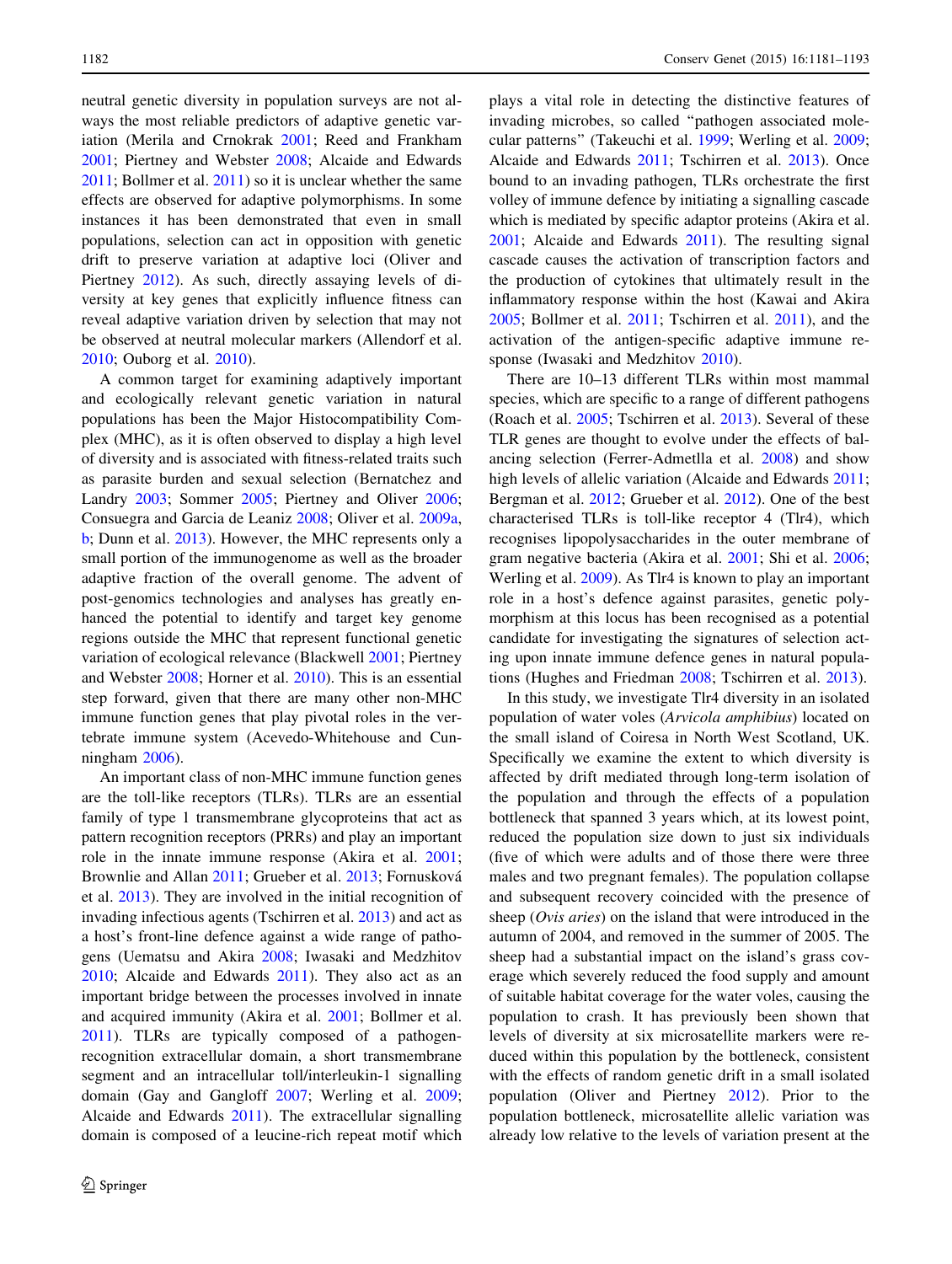same loci in a large mainland population (Stewart et al. [1998;](#page-12-0) Oliver and Piertney [2012](#page-11-0)). During the bottleneck further variation was lost and there was no significant deviations from neutral expectations before, during or after the population bottleneck (Oliver and Piertney [2012](#page-11-0)). These changes were in contrast to patterns observed at a class II MHC locus (Oliver et al. [2009a,](#page-11-0) [b\)](#page-11-0) where it was shown that balancing selection countered the effects of drift to retain variation through the bottleneck. This was achieved by heterozygote individuals being significantly fitter than their homozygote counterparts (Oliver et al. [2009a](#page-11-0); Oliver and Piertney [2012](#page-11-0)). A previous study highlighted that host-parasite interaction were likely drivers of balancing selection, with different alleles at the MHC DQA locus explaining variance in ectoparasite burdens, with MHC heterozygote voles having the lowest overall parasite load in mixed infections (Oliver et al. [2009a](#page-11-0)).

We examine the dynamics of Tlr4 through the population bottleneck to test whether it displays patterns more similar to neutral microsatellites or MHC variation. We examine both allelic variation and heterozygosity prior to the population crash, and for the 3 years of the crash and the time required for the population to recover back to prebottleneck density. Data simulation was conducted to estimate heterozygosity and allelic frequency assuming only random genetic drift was operating. By using these simulations assessment can be made as to whether Tlr4 gene dynamics matches neutral expectations.

We also examine the extent to which Tlr4 genotype explains individual variation in flea (Megabothris walkeri and Ctenopthalmus nobilis), tick (Ixodes ricinus larvae and nymphs) and mite (Gamasidae) parasite burdens, and prevalence of the bacterial microparasite Bartonellla. Tlr4 genotype has previously been shown to influence levels of parasite burden (Garantziotis et al. [2008](#page-11-0); Tschirren et al. [2011;](#page-12-0) Bollmer et al. [2011;](#page-11-0) Tschirren et al. [2013](#page-12-0)).

We predict that: (1) Tlr4 variation will show patterns of diversity inconsistent with neutral expectations; and (2) Tlr4 genotype will significantly explain variation in the number of parasites among individuals.

#### Materials and methods

#### Study site and sample collection

The focal water vole population is on the small  $({\sim}2000 \text{ m}^2)$  island of Coiresa (56°08' N, 5°37' W), in the Sound of Jura on the west coast of Scotland. Intensive, long-term sampling of the island since 2003 has confirmed a lack of immigration into the population, with levels of microsatellite-derived genetic differentiation with neighbouring islands suggesting isolation for much longer periods (Telfer et al. [2003](#page-12-0)). The vast majority of voles in this population do not survive to a second breeding season so generations are effectively discrete across years. Sampling occurred during each Spring and Autumn between May 2004 and October 2006 as described in Oliver et al. [2009a,](#page-11-0) [b.](#page-11-0) In brief, a targeted trapping grid was established, consisting of four transects of 25–30 baited Elliot live traps that were positioned close to the signs of water vole activity (clippings, latrines, runs, and burrows). These were checked every 24 h over a three to four night period. For all individuals caught, sex, reproductive status and weight (g) was recorded. Voles that were classed as reproductively inactive were assigned as juveniles while voles that were reproductively active were classed as adults. Tissue sampling for DNA extraction and the quantification of parasite burdens (i.e. direct counts) of mites (Gamasidae), fleas (M. walkeri and C. nobilis) tick (I. ricinus) nymphs and larvae were as detailed in Oliver et al. [2009a](#page-11-0), [b.](#page-11-0) Blood samples were screened for microparasites of the bacterial genus Bartonella and these results were recorded as prevalence data (Oliver et al. [2009a,](#page-11-0) [b](#page-11-0)).

## Molecular analysis

Genomic DNA was extracted using the salting out procedure described in Mullenbach et al. ([1989\)](#page-11-0) with dilution to 10–20 ng  $\mu$ l<sup>-1</sup> in 10 mM Tris–HCl (pH 7.0). The polymerase chain reaction (PCR) was used to amplify a 1000 bp region of the extracellular domain that encodes pathogen recognition using the primers  $(5' - 3')$  F  $5'$ -AAA TGG CTG GCA ATT CTT TC -3' and R 5'-AGT CKT CTC CAG AAG ATG TGC-3' (Turner et al. [2012\)](#page-12-0). As this region is directly responsible for interacting with pathogenderived structures it is predicted to be the most polymor-phic (Fornusková et al. [2013\)](#page-11-0). PCRs were carried out in an MJ Research PTC-100 thermocycler in a total volume of 20 µl consisting of 25 ng template DNA, 2.5 mM  $MgCl<sub>2</sub>$ , 16 mM  $(NH_4)_2SO_4$ , 67 mM Tris–HCl, 0.2 mM of each nucleotide,  $0.5 \mu M$  of each primer and  $0.5 \text{ U}$  of Taq DNA polymerase (Sigma-Aldrich). The PCR conditions were: an initial denaturation step at 95  $\degree$ C for 5 min followed by 30 cycles of annealing at 65.3 °C for 30 s, elongation at 72 °C for 30 s and denaturation at 95 °C for 30 s. An extra 5 min elongation step at  $72 °C$  followed the final cycle. PCR success was confirmed on  $2\%$  1  $\times$  TBE agarose gels stained with WebGreen DNA stain (Web Scientific). Amplified products were run alongside a Hyperladder IV size standard (Bioline) and compared with negative controls to check for contamination.

Samples were genotyped using denaturant gradient gel electrophoresis (DGGE). For each individual,  $5 \mu l$  of PCR product was mixed with 5  $\mu$ l 2.5 $\times$  loading dye (Bioline) and loaded onto a  $16 \times 20$  cm, 1 mm thick 8 %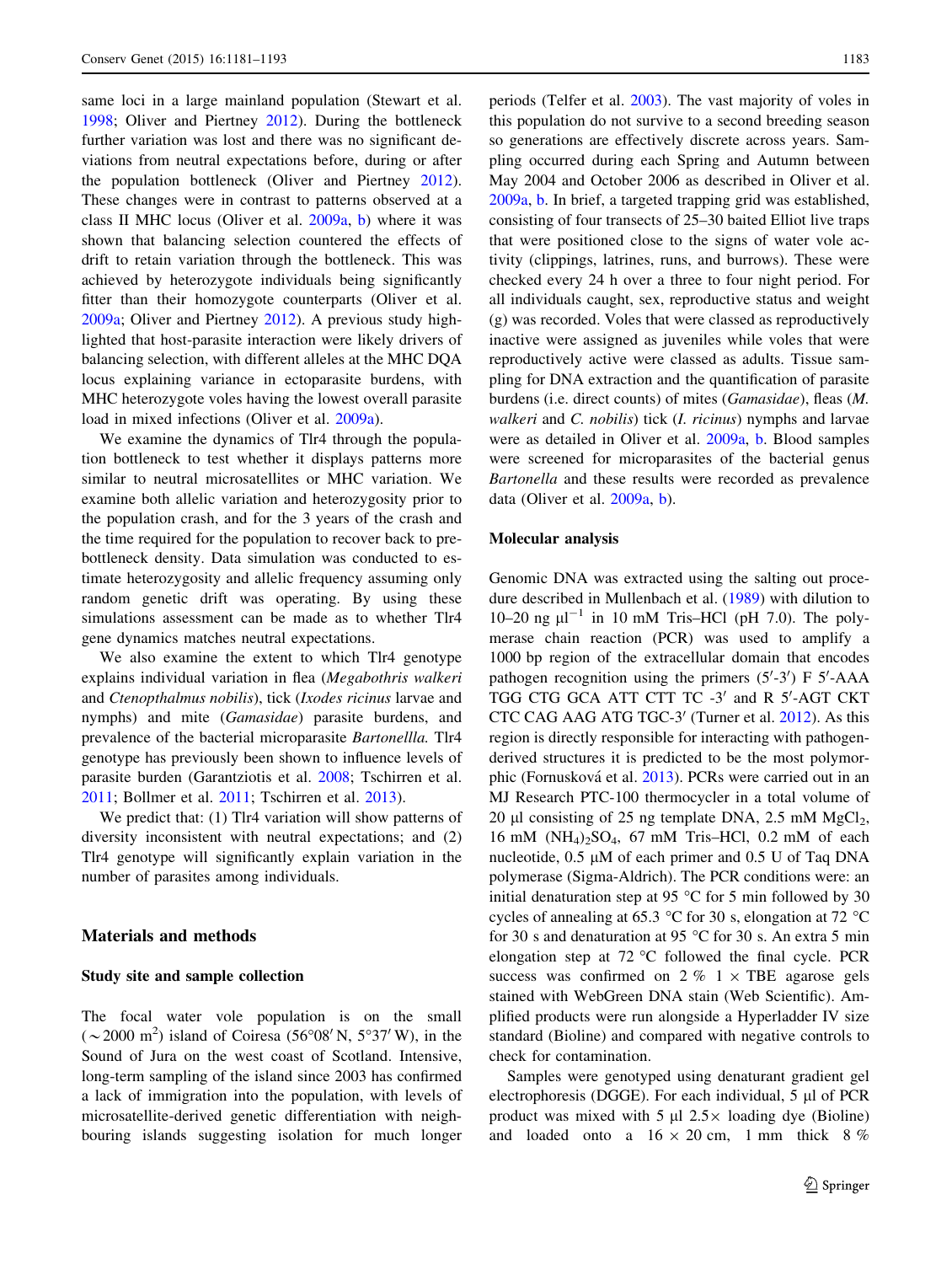polyacrylamide gel containing a 20–70 % gradient of denaturing agents (urea and formamide) and run in a DcodeTM universal mutation detection system (Bio-Rad Laboratories, Hercules, CA) in 6.5 L of  $1 \times$  TAE buffer at 50 V for 14 h at 60  $^{\circ}$ C. Products were visualised using a standard silver staining protocol (Bassam and Gresshoff [2007\)](#page-10-0). DGGE banding patterns were scored as 1/1, 1/2, 2/2 to represent the three possible genotypes. For each banding pattern phenotype that was resolved, products from five individuals were purified using the QIAquick PCR purification kit (Qiagen Ltd) according to the manufacturer's instructions and sequenced on an automated DNA sequencer by Eurofins MWG, London, using the forward PCR primer. To resolve allele sequences from heterozygote genotypes when multiple variable sites were resolved, PCR amplicons were cloned using the  $pGEM^{\otimes}-T$  Easy Vector system following manufacturer's instructions (Promega), and then DNA sequenced using M13 primers.

One DGGE banding phenotype failed to resolve some of the underlying DNA sequence variation. A DNA sequence variant fell within an MboII restriction enzyme recognition site and so this enzyme was used in a restriction fragment length polymorphism (RFLP) assay to assign ambiguous DGGE patterns to genotype. The PCR amplicon was digested overnight at 37  $\degree$ C with 1 unit of MboII, and the product run out on a WebGreen stained 2 % agarose gel alongside a Hyperladder IV standard (Bioline).

# Statistical analysis

Two separate approaches were used to examine departures of genetic variation from neutral expectations. First, the inbreeding coefficient  $F_{IS}$  was estimated using FSTAT v 2.9.3.2 (Goudet [2005](#page-11-0)) to detect deviations from Hardy– Weinberg equilibrium (HWE), the significance of which was tested by randomised permutation. Second, the Ewens–Watterson (E–W) test of neutral sequence evolution (Watterson [1978\)](#page-12-0) based on sequence haplotypes was used as implemented in Arlequin v 3.5 (Excoffier et al. [2005\)](#page-11-0). Linkage disequilibrium between the Tlr4 locus and the previously examined MHC locus (Oliver et al. [2009a,](#page-11-0) [b](#page-11-0)) was tested at each sampling event using Genepop v 4.2 (Rousset [2008\)](#page-12-0) using the log likelihood ratio statistic and the default Markov chain parameters (dememorization number  $= 1000$ , number of batches  $= 100$ , number of iterations per batch  $= 1000$ ). To test for evidence of a longterm signature of selection the rates of synonymous and non-synonymous mutations were calculated with a Jukes Cantor correction. To calculate nucleotide diversity fragments were aligned and trimmed to  $\sim$  750 bp. A Z-test was used to examine whether the frequency of non-synonymous mutations per non-synonymous site was significantly greater than synonymous mutations per synonymous site. Calculations were undertaken in DNAsp v 5 (Librado and Rozas [2009\)](#page-11-0).

The evolutionary relationships between the A. amphibius alleles with homologous sequences from closely related species was resolved with a maximum likelihood phylogenetic tree using MEGA6 (Tamura et al. [2013](#page-12-0)). The optimised model of sequence evolution was ascertained using ModelTest, and bootstrapping (10,000 iterations) used to assess the stability of internal nodes.

## Simulation studies

Simulations were undertaken to provide estimates of heterozygosity and allele frequency for neutral polymorphisms prior to, and through the course of the bottleneck. By comparing the simulated data to the observed data at the Tlr4 locus assessment can be made as to whether Tlr4 gene dynamics matches neutral expectations. For both the pre-bottleneck and bottleneck simulations a population level simulation and an individual-based simulation were created. At the population level only the initial population allele frequency was specified and at the end of the simulation the difference between the final allele frequencies was calculated. The rationale behind this approach was that genetic drift would lead to large differences in allele frequency as one allele is forced towards fixation, whereas balancing selection would aim to maintain parity in allele frequency when retaining both alleles. In the individualbased simulations genotypes were assigned to each individual so the difference in allele frequency and the proportion of heterozygotes could be calculated. A Chi squared test was used to establish if the population conformed to Hardy–Weinberg expectations. All simulations were created within the R statistical environment v 3.1.2 (R Core team [2013\)](#page-12-0).

#### Pre-bottleneck simulations

The first simulation generated allele frequencies for a two allele locus in a population maintained at 100 individuals, with a starting allele frequency of  $p = q = 0.5$ , equal sex ratios (s.r.  $= 0.5$ ) and random mating over 100 generations. The simulation was run 10,000 times and the difference between the two allele frequencies was calculated and compared to the observed May 2004 pre-bottleneck Tlr4 allele difference of 0.04.

The second simulation used an individual-based approach. A starting population of 100 individuals with an even allele frequency ( $p = q = 0.5$ ), even sex ratio and a heterozygosity proportion of  $0.5$  (H = 0.5) was established. This was used to seed a second generation assuming a year-on-year survival rate of 0.1, a constant population size of  $n = 100$  and random mating among individuals.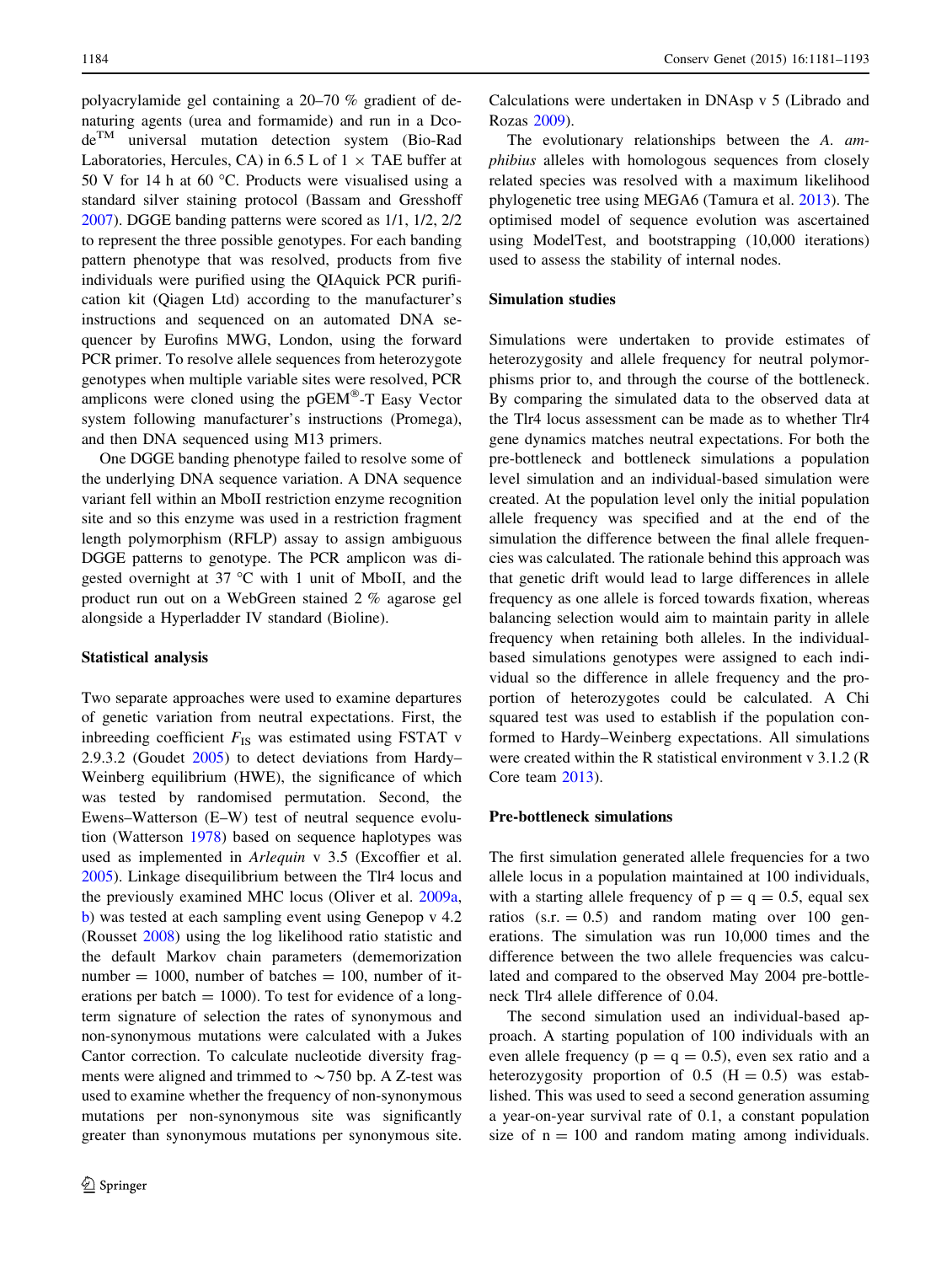Alleles were sampled at random from parental genotypes and apportioned according to Mendelian expectation among the offspring. This process was repeated for 100 generations, and repeated 1000 times. The difference in final allele frequencies and the proportion of heterozygotes were recorded for each run. To test if the final population was within Hardy–Weinberg equilibrium a Chi square test was performed on each of the final populations. Populations with a p value  $< 0.05$  were deemed to be out-with Hardy–Weinberg expectations.

## Simulating the bottleneck

The third simulation was used to generate allele frequencies throughout the course of the population bottleneck. An initial population (generation 0) was generated that had the starting population size and allele frequency observed in May 2004 ( $n = 81$ ,  $p = 0.52$ ). For each of the subsequent generations the population sizes mirrored those observed during the bottleneck (generation 1  $n = 6$ ; generation 2  $n = 14$ ; generation 3  $n = 70$ ). For the final generation the difference in allele frequency was calculated and compared to the observed October 2006 Tlr4 value of 0.32. This simulation was repeated 10,000 times.

The final simulation utilised the individual-based approach to generate the proportion of heterozygous as well as the allele frequencies throughout the population bottleneck. An initial population (generation 0) was generated using the parameters observed for the May 2004 population  $(n = 81, p = 0.52, H = 0.8, s.r. = 0.5)$ . Once the initial population had been generated the parameters for the subsequent generations were specified (generation  $1 n = 6$ , survivors = 0, s.r. = 0.5; generation 2  $n = 14$ , survivors = 2, survivor s.r. = 0.5, s.r. = 0.43; generation 3  $n = 70$ , survivors = 4, survivor s.r. = 0.36, s.r. = 0.54). Again, offspring genotypes were generated by randomly sampling parental genotypes with sampling probabilities based on Mendelian expectations. The simulation was run 10,000 times and the difference in final allele frequencies, the proportion of heterozygotes and Chi square p values were recorded for the last generation of each run.

## Statistical models

Statistical models were constructed to examine the differences between Tlr4 genotypes in parasite burden of different parasite species (M. walkeri and C. nobilis fleas, I. ricinus larvae, I. ricinus nymphs, microparasites of the bacterial genus Bartonella and mites of the genus Gamasidae) while controlling for the potentially confounding influence of sex, reproductive status, month and year. Collinearity between explanatory variables was identified between vole weight and reproductive status, and vole

weight and sex. The potentially confounding effect of these variables was removed during model selection by ensuring that collinear explanatory variables were not used in the same model.

In all instances, the error structure of the parasite response variable was not assumed to be normally distributed as they were either count or presence-absence variables. As such, models were fitted using either a Poisson error structure (for count data) or a binomial error structure (for presence/absence) data. The dataset included repeat measurements from some individuals that had survived between sampling periods. In order to account for this nonindependence, generalised linear mixed models (GLMM) were used where an indicator variable of individual ID was included as an additive random effect in addition to the fixed effects. All models were fitted with the function glmer using the package  $l$ me4 v 1.1-7 (Bates et al. [2014\)](#page-10-0) within the R statistical environment v 3.1.2 (R Core team [2013](#page-12-0)).

Initial models for each response variable were constructed that included the main effects of Tlr4 genotype, sex, reproductive status, month and year. In the *I. ricinus* tick models, individual burdens of larvae or nymphs were also added as explanatory variables. Variables were then removed using a backward stepwise selection process to minimise the Akaike information criterion (AIC). A difference in the AIC value of two between models was used as justification to either retain or remove explanatory variables from the models (table of model selection is available in the supplementary materials). Model fit was further examined by performing a likelihood-ratio test between each pair of nested models. Poisson GLMMs were examined for overdispersion and all models were validated by examining diagnostic plots of Pearson and deviance residuals against fitted values and the explanatory variables that were retained in the final model. The models were further simplified by replacing the Tlr4 variable (that included all three genotypes) with Tlr4-1, indicating whether the Tlr4-1 allele was present or absent and repeating the modelling process. In addition, repeat observations were removed and the modelling process was repeated using generalised linear models (GLMs). In all cases, the outcome of the final model was the same for GLMs and GLMMs.

For the models that showed a significant effect of Tlr4 genotype on parasite abundance, individual parasite burden was predicted using the lsmeans function (i.e. least-squares means for specified factors or factor combinations in a linear model) from the lsmeans package v 2.12 (Lenth [2014](#page-11-0)). Predictions were performed for adult males and females and juvenile males and females in the month of May. All other experimental variables were kept constant at an average value.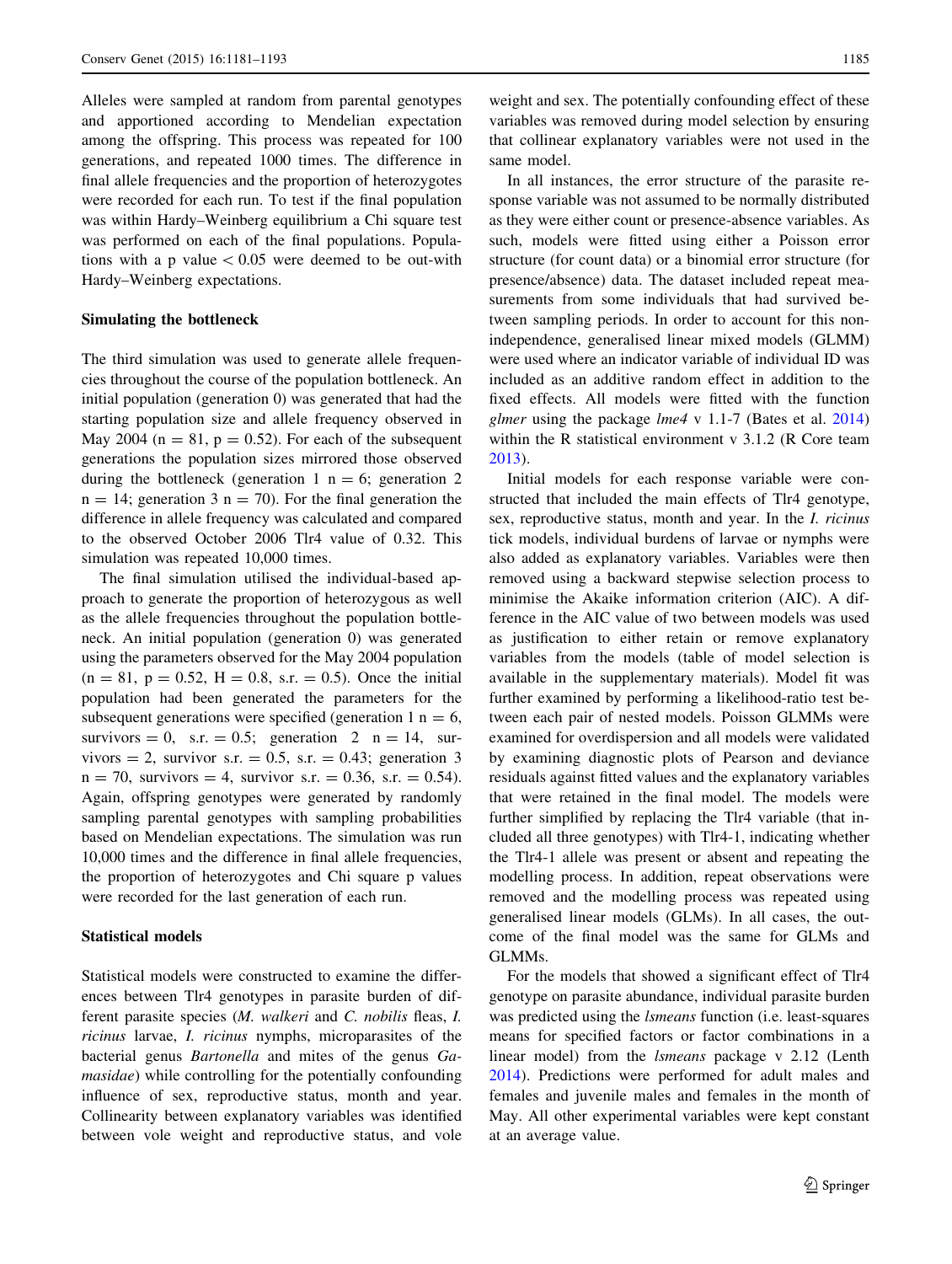## **Results**

A total of 280 individual water voles were genotyped at the Tlr4 locus. The population sizes reported here represent 93 % of the total May 2004 population and 89 % of the total September 2004 population. The discrepancies between the May and September 2004 population numbers reported here and in Oliver et al. [2009a](#page-11-0), [b](#page-11-0) are a result of exhausted or degraded DNA. Two functional alleles (Tlr4-1 and Tlr4-2; EMBL accession numbers KJ881164 and KJ881165 respectively) and all three possible genotypes were identified in the population. The two Tlr4 alleles differ by four variable nucleotide positions, of which two of the positions were non-synonymous, and all within the extracellular do-main (Fornusková et al. [2013\)](#page-11-0). The overall nucleotide diversity  $(\pi)$  calculated using a Jukes-Cantor correction was 0.005 and the average number of nucleotide differences was four with a stochastic variance under no recombination (Vst) of 2.667. The rate of non-synonymous substitution per non-synonymous site did not significantly exceed the rate of synonymous substitutions per synonymous site  $(dN = 0.003, dS = 0.012; Z-test = -0.982, p = 0.328).$ This is inconsistent with the expected effects of balancing selection where dN is expected to be significantly greater than dS.

The phylogenetic relationships between the two Tlr4 allele sequences resolved from A. amphibius in this study together with allelic homologues from field vole (Microtus agrestis), bank vole (Myodes glareolus), chestnut whitebellied rat (Niviventer fulvescens), Indochinese forest rat (Rattus andamanensis), red spiny rat (Maxomys surifer), long-tailed giant rat (Leopoldamys neilli), fawn coloured mouse (Mus cervicolor), ryukyo mouse (Mus caroli), house mouse (Mus musculus) and spotted lemur (Lepilemur ed-wardsi) are shown in Fig. [1](#page-6-0). Each species formed a reciprocally monophyletic clade with  $\geq 99 \%$  bootstrap support.

A total of 118 individuals were genotyped from September 2004, which was before the bottleneck. The numbers of water voles was reduced to six individuals (one juvenile, two pregnant females and three males) in 2005 (Oliver and Piertney [2012\)](#page-11-0), then recovered to approximately 70 individuals in 2006 (Fig. [2a](#page-7-0)). Before the bottleneck the population displayed an excess of heterozygote genotypes relative to Hardy–Weinberg expectations and significant departures from neutrality based on the Ewens–Watterson test ( $p > 0.05$ ) (Table [1](#page-7-0)). During and after the bottleneck the population genotype frequencies conformed to Hardy–Weinberg and neutral expectations (Table [1](#page-7-0)).

The results from both the pre-bottleneck population simulation and the individual-based simulation indicated

that the probability of observing an allele frequency difference of  $\leq 0.04$  was very low (0.035 and 0.032 respectively). In May 2004 the population deviated from Hardy– Weinberg expectations due to an excess of heterozygotes (Table [1;](#page-7-0) Fig. [2c](#page-7-0)). However, the results from the individual-based simulation indicate that this is unlikely to occur by chance as there was a low probability of the final generation deviating from Hardy–Weinberg expectations (0.038).

In October 2006, when the population had recovered back to 70 individuals, the observed allele frequencies had a difference of 0.32 (0.34 and 0.66 for Tlr4-1 and Tlr4-2 respectively; Fig. [2](#page-7-0)b). Both the population and the individual-based bottleneck simulations indicated that there was a high probability of observing a final allele frequency difference of  $\leq 0.32$  by chance (0.611 and 0.630 respectively). In addition, in October 2006 the population was within Hardy–Weinberg equilibrium which corresponds to the results from the individualbased simulation where the probability of the final generation conforming to Hardy–Weinberg expectations was very high (0.925).

No significant difference in individual burdens of  $C$ . *nobilis* fleas, *I. ricinus* ticks nymphs or *Bartonella* was observed between Tlr4 genotypes. The final models implemented for each of these parasite types were as follows: (1) C. nobilis fleas  $\sim$  month + reproductive status + year (observations = 194, groups = 173; Poisson error structure), (2)  $I$ . *ricinus* nymphs  $\sim$  month + year + *I. ricinus* larvae burden  $(observations = 277, groups = 250; Poisson error structure),$ (3) Bartonella  $\sim$  reproductive state + month (observa $tions = 159$ , groups  $= 154$ ; Binomial error structure).

However, there was a significant effect of Tlr4 genotype on the burden of M. walkeri fleas, I. ricinus tick larvae and gamasidae mites (model selection results detailed in supplementary material). Individual burdens of M. walkeri varied between 0 and 15 but the majority of voles (94 %) had less than five. The final model was: *M. walkeri*  $\sim$  Tlr4 genotype + reproductive status + sex + month + year (observations  $= 192$ , groups  $= 171$ ; Poisson error structure). The coefficients for this model, including both the Tlr4 terms, are summarised in Table [2](#page-8-0). An effect of Tlr4 was observed with adult individuals that had the Tlr4-1 allele in the heterozygote state having significantly fewer M. walkeri than Tlr4-[2](#page-8-0) homozygote individuals (Table 2; Fig. [3](#page-9-0)). Male voles had higher M. walkeri burdens than female voles and reproductively inactive voles had higher burdens than individuals that were reproductively active. A seasonal effect was also detected where M. walkeri burdens were higher in May than in October. The individual burdens of M. walkeri fleas predicted from the final model are shown in Fig. [3.](#page-9-0)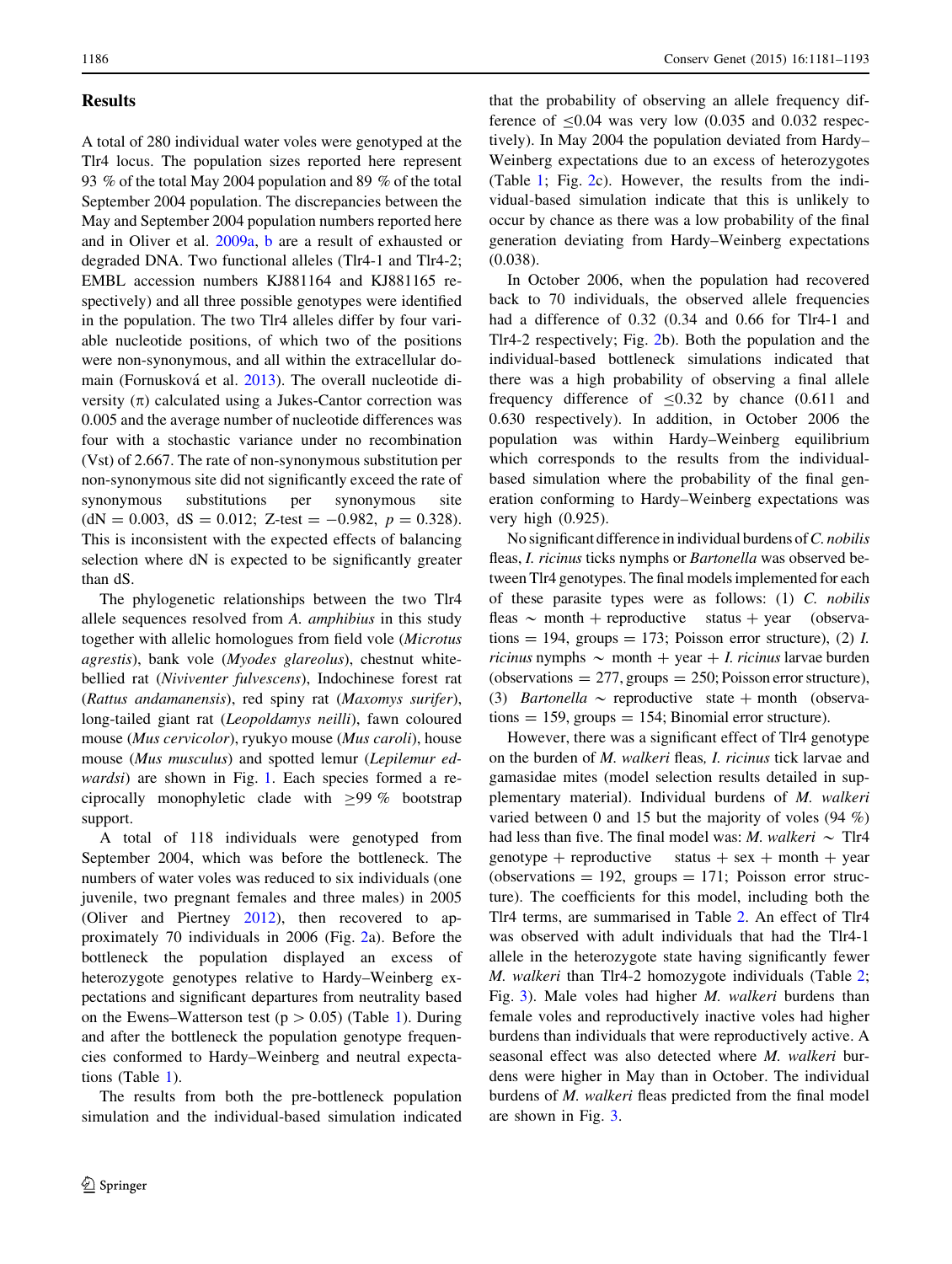<span id="page-6-0"></span>

Fig. 1 Maximum likelihood phylogeny for the two A. amphibius Tlr4 alleles, together with 30 Tlr4 homologues from ten other species. The underlying model of evolution was identified using Modeltest (Posada and Crandall [1998](#page-12-0)) as the Tamura 3-parameter model (Tamura [1992](#page-12-0))

Individual burdens of I. ricinus larvae ranged between 0 and 19 but most voles (95 %) had less than five. The final model was: larvae  $\sim$  Tlr4 genotype + reproductive status  $+$  month  $+$  year  $+$  number of *I. ricinus* nymphs (observations  $= 277$ , groups  $= 250$ ). Individuals with the Tlr4-1 allele in the homozygote form had significantly fewer *I. ricinus* larvae than heterozygote individuals and individuals that did not have the Tlr4-1 allele present (Table [2](#page-8-0); Fig. [3](#page-9-0)). Reproductively inactive voles had higher burdens than those that were reproductively active and there was a positive relationship found between the numbers of I. ricinus larvae and nymphs. The seasonal effect was also significant with fewer larvae present in September compared to May (Table [2](#page-8-0)).

Individual mite burdens varied between 0 and 208. The final model was: mites  $\sim$  Tlr4 genotype + reproductive status  $+$  sex  $+$  month  $+$  year (observations = 142, groups = 121; Poisson error structure). Individuals with the Tlr4-2 allele in the homozygote form had significantly fewer mites than individuals that

incorporating a discrete Gamma distribution  $(+G, \text{pa-})$ rameter  $= 0.3642$ ). Bootstrap support indices are given at nodes (10,000 iterations)

had the Tlr4-1 allele present (Table [2;](#page-8-0) Fig. [3](#page-9-0)). Male voles had a higher burden of mites than females, and reproductively inactive voles had a higher burden than reproductively active voles. Again, a seasonal effect was detected with more mites recorded in May than September (Table [2\)](#page-8-0).

#### **Discussion**

Previous studies have demonstrated the role of balancing selection in maintaining TLR diversity (Ferrer-Admetlla et al. [2008](#page-11-0); Fisher et al. [2011\)](#page-11-0). The results observed in the present study provide mixed evidence that this is the case for the water vole population on Coiresa. Balancing selection is expected to produce an excess of non-synonymous mutations relative to synonymous mutations across the Tlr4 alleles, and predicted to render para- or polyphyletic patterns of alleles among different species in a phylogeny. Neither of these were apparent in the Coiresa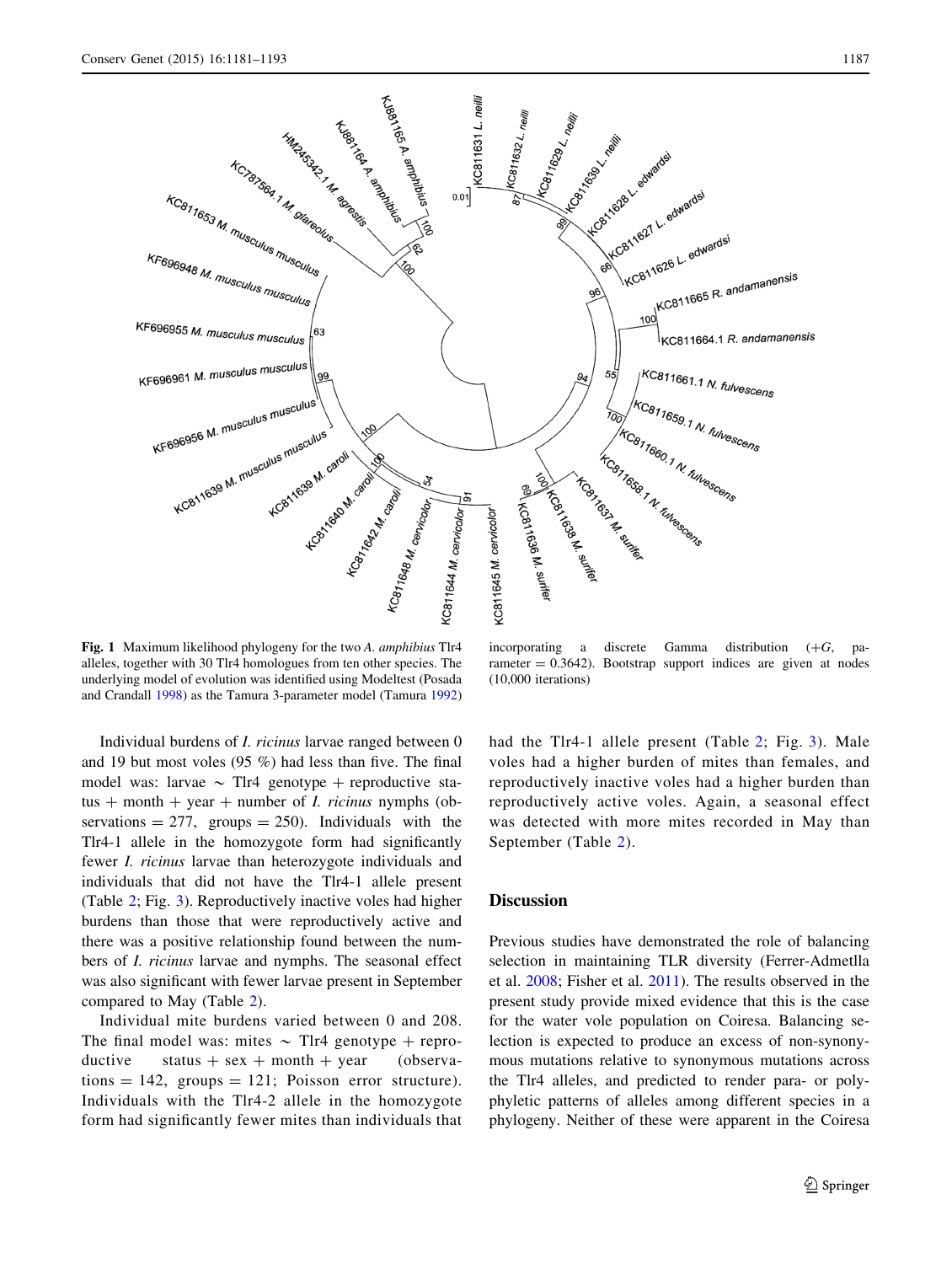<span id="page-7-0"></span>

Fig. 2 Changes in the numbers of voles genotyped (a), Tlr4 functional allele frequencies (b) and genotype frequencies (c) between May 2004 and October 2006

Table 1 Deviations from Hardy–Weinberg for each sampling period described from Wright's  $F_{IS}$  statistic

| Year      | N   | $F_{IS}$  | $E-W$  | L–D    |
|-----------|-----|-----------|--------|--------|
| May 2004  | 81  | $-0.26*$  | < 0.05 | >0.05  |
| Sept 2004 | 118 | $-0.37**$ | < 0.05 | >0.05  |
| May 2005  | 8   | $\Omega$  | >0.05  | >0.05  |
| June 2005 | 6   | 0.06      | >0.05  | >0.05  |
| Oct 2005  | 20  | $-0.15$   | >0.05  | >0.05  |
| May2006   | 14  | $-0.31$   | >0.05  | >0.05  |
| Oct 2006  | 70  | $-0.15$   | >0.05  | < 0.05 |

Significant departures to neutrality are indicated with the Ewen– Wattersons (E–W) test as well as linkage disequilibrium (L–D) between the Tlr4 and MHC locus

Note that sample size adds up to a total of 317 as a result of some individuals being included in multiple sampling events

Significant deviations from Hardy–Weinberg expectations. \*  $P \le 0.05$ , \*\*  $P \le 0.01$ 

water vole population. The rate of non-synonymous to synonymous mutations across the Tlr4 alleles was not significantly different, and the water vole Tlr4 sequences formed a monophyletic clade with Tlr4 homologues from other species.

Conversely, however, before the bottleneckthe frequencies of the two alleles were closer to parity than would be expected under neutral theory for an island population maintained over long periods at pre-bottleneck densities. Simulation studies highlighted that allele frequencies should show more difference because of the effects of random genetic drift than were actually observed. This suggests that balancing selection is operating to maintain both alleles within the population. The parameters utilised in the simulations favoured the effects of drift in that the duration of the model was 100 generations and population size was kept constant at around the carrying capacity of the island. In reality, the population will have been isolated for much longer than this, and would have been subjected to demographic perturbation resulting in occasional reductions in population size. As such the argument that balancing selection is operating in the Coiresa population is actually more compelling than the test statistics would suggest. Moreover, the population displayed a significant excess of heterozygote genotypes relative to Hardy– Weinberg expectations and allele frequencies departed from neutral expectations. Both of these patterns would be expected if balancing selection was operating.

Interestingly, however, balancing selection was not invoked in the dynamics of the two alleles through the population bottleneck. Ewens–Watterson tests indicated that the changes in allele frequency through the bottleneck were consistent with neutral prediction, with the simulation studies highlighting that the observed disparity in allele frequency between the Tlr4-1 and Tlr4-2 alleles in October 2006 was no more or less than would be expected by chance.

Despite the dramatic reduction in population size during the bottleneck (118 in 2004 to 6 in 2005) the relative brevity of the bottleneck meant that genetic drift did not cause extinction of one of the alleles. A longer duration covering more generations may well have meant that one of the alleles would have been lost with an overall reduction in allelic diversity. The maintenance of both alleles through the bottleneck was also favourably affected by the near parity of allele frequencies at the onset of the population crash. As such balancing selection provided a buffering capacity against drift through the bottleneck. If the starting allele frequencies were more skewed then our simulation studies highlighted a greater propensity for extinction. For example, if we change our simulation parameters from the observed starting allele frequencies to a scenario where one is 0.9 and the other is 0.1 then ex-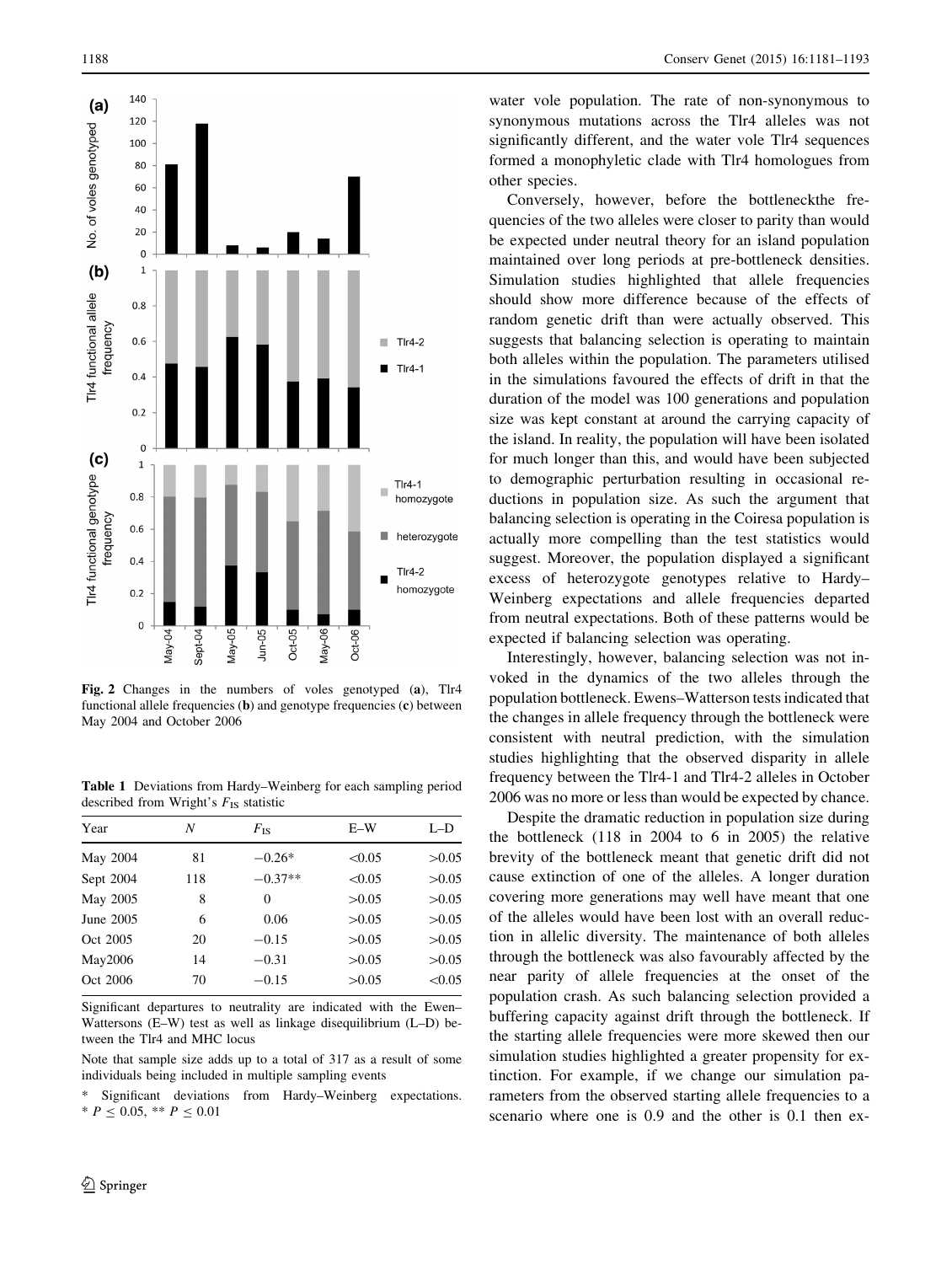<span id="page-8-0"></span>

| Table 2 Summary of<br>explanatory variables and<br>associated coefficients (with SE<br>and $p$ values) of the final<br>GLMMs for individual burdens<br>of M. walkeri fleas, I. ricinus<br>tick larvae and Gamasidae mites<br>(where Tlr4 genotype $1 = Tlr4$ -<br>1 homozygote,<br>$2 =$ heterozygote and $3 =$ Tlr4-<br>2 homozygote) | Variables                         | Comparisons           | Coefficients (SE) | $p$ value                      |  |  |
|----------------------------------------------------------------------------------------------------------------------------------------------------------------------------------------------------------------------------------------------------------------------------------------------------------------------------------------|-----------------------------------|-----------------------|-------------------|--------------------------------|--|--|
|                                                                                                                                                                                                                                                                                                                                        | Flea (M. walkeri) burden          |                       |                   |                                |  |  |
|                                                                                                                                                                                                                                                                                                                                        | Tlr4 genotype                     | 1 versus 2            | $-0.297(0.282)$   | $p = 0.293$                    |  |  |
|                                                                                                                                                                                                                                                                                                                                        |                                   | 1 versus 3            | 0.533(0.301)      | $p = 0.077$                    |  |  |
|                                                                                                                                                                                                                                                                                                                                        |                                   | 2 versus 3            | 0.829(0.26)       | $p = 0.001**$                  |  |  |
|                                                                                                                                                                                                                                                                                                                                        | Tlr4-1 allele                     | Absent versus present | $-0.728(0.233)$   | $p = 0.002**$                  |  |  |
|                                                                                                                                                                                                                                                                                                                                        | Month                             | May versus October    | $-2.372(0.344)$   | $p < 0.0001$ ***               |  |  |
|                                                                                                                                                                                                                                                                                                                                        | <b>Sex</b>                        | Male versus female    | $-0.704(0.236)$   | $p = 0.003**$                  |  |  |
|                                                                                                                                                                                                                                                                                                                                        | Reproductive status               | Adult versus juvenile | 0.897(0.36)       | $p = 0.013*$                   |  |  |
|                                                                                                                                                                                                                                                                                                                                        | Year                              | 2004 versus 2005      | 1.058(0.311)      | $p < 0.0001$ ***               |  |  |
|                                                                                                                                                                                                                                                                                                                                        |                                   | 2004 versus 2006      | 0.773(0.265)      | $p = 0.003**$                  |  |  |
|                                                                                                                                                                                                                                                                                                                                        |                                   | 2005 versus 2006      | $-0.284(0.309)$   | $p = 0.358$                    |  |  |
|                                                                                                                                                                                                                                                                                                                                        | Tick ( <i>I. ricinus</i> ) larvae |                       |                   |                                |  |  |
|                                                                                                                                                                                                                                                                                                                                        | Tlr4 genotype                     | 1 versus 2            | 1.041(0.358)      | $p = 0.004**$                  |  |  |
|                                                                                                                                                                                                                                                                                                                                        |                                   | 1 versus 3            | 1.556(0.411)      | $p < 0.0001***$                |  |  |
|                                                                                                                                                                                                                                                                                                                                        |                                   | 2 versus 3            | 0.515(0.316)      | $p = 0.103$                    |  |  |
|                                                                                                                                                                                                                                                                                                                                        | Tlr4-1 allele                     | Absent versus present | $-0.794(0.303)$   | $p = 0.009**$                  |  |  |
|                                                                                                                                                                                                                                                                                                                                        | Month                             | May versus October    | $-1.425(0.305)$   | $p < 0.0001$ ***               |  |  |
|                                                                                                                                                                                                                                                                                                                                        | Reproductive status               | Adult versus juvenile | $-0.638(0.329)$   | $p = 0.053$                    |  |  |
|                                                                                                                                                                                                                                                                                                                                        | Year                              | 2004 versus 2005      | 2.045 (0.380)     | $p \leq 0.0001$ <sup>***</sup> |  |  |
|                                                                                                                                                                                                                                                                                                                                        |                                   | 2004 versus 2006      | 0.833(0.330)      | $p = 0.012*$                   |  |  |
|                                                                                                                                                                                                                                                                                                                                        |                                   | 2005 versus 2006      | $-1.212(0.307)$   | $p < 0.0001$ ***               |  |  |
|                                                                                                                                                                                                                                                                                                                                        | Nymph                             |                       | 0.431(0.127)      | $p < 0.0001$ <sup>***</sup>    |  |  |
|                                                                                                                                                                                                                                                                                                                                        | Mite (Gamasidae) burden           |                       |                   |                                |  |  |
|                                                                                                                                                                                                                                                                                                                                        | Tlr4 genotype                     | 1 versus 2            | $-0.162(0.166)$   | $p = 0.327$                    |  |  |
|                                                                                                                                                                                                                                                                                                                                        |                                   | 1 versus 3            | $-0.912(0.126)$   | $p < 0.0001$ ***               |  |  |
|                                                                                                                                                                                                                                                                                                                                        |                                   | 2 versus 3            | $-0.749(0.160)$   | $p < 0.0001$ ***               |  |  |
|                                                                                                                                                                                                                                                                                                                                        | Tlr4-1 allele                     | Absent versus present | 0.862(0.144)      | $p < 0.0001$ ***               |  |  |
|                                                                                                                                                                                                                                                                                                                                        | Month                             | May versus October    | $-0.899(0.144)$   | $p \leq 0.0001$ ***            |  |  |
|                                                                                                                                                                                                                                                                                                                                        | Sex                               | Male versus female    | $-0.920(0.197)$   | $p < 0.0001$ ***               |  |  |
|                                                                                                                                                                                                                                                                                                                                        | Reproductive status               | Adult versus juvenile | 0.595(0.133)      | $p < 0.0001$ ***               |  |  |
|                                                                                                                                                                                                                                                                                                                                        | Year                              | 2004 versus 2005      | $-0.541(0.135)$   | $p < 0.0001$ ***               |  |  |
|                                                                                                                                                                                                                                                                                                                                        |                                   | 2004 versus 2006      | 0.141(0.199)      | $p = 0.479$                    |  |  |
|                                                                                                                                                                                                                                                                                                                                        |                                   | 2005 versus 2006      | 0.682(0.131)      | $p < 0.0001$ ***               |  |  |

tinction of the minor occurred in more than 50 % of the replicates.

It has been demonstrated in loci such as the MHC that balancing selection can be mediated through host-parasite interaction, with differences between genotypes and parasite load (Altizer et al. [2003;](#page-10-0) Prugnolle et al. [2005](#page-12-0); Zueva et al. [2014](#page-12-0)). Indeed, within this population of water voles, MHC variation explained significant variance in gamasid mites (Gamasidae), M. walkeri fleas, I. ricinus tick nymphs and overall co-infection (Oliver et al. [2009a](#page-11-0), [b](#page-11-0)). Here, we undertook an equivalent examination where individual Tlr4 genotype was shown to have a significant effect on burdens of M. walker fleas, I.ricinus tick larvae and mites (Gamasidae). Individuals that carried two copies of the Tlr4-2 allele had significantly lower mite burdens than those that did not. Conversely, individuals with two copies of the Tlr4-1 allele had significantly lower burdens of I. ricinus larvae than the heterozygote or Tlr4-2 homozygote equivalents. Lastly, adult individuals with the Tlr4-1 allele in the heterozygote form had fewer M. walkeri fleas than the Tlr4-2 homozygotes.

The results of the mite and *I. ricinus* larvae analysis show the effects of a specific allele in a homozygote form resulting in a significantly lower burden of parasites, whereas the *M. walkeri* analysis demonstrated that only one copy of the Tlr4-1 allele was necessary to result in a lower flea burden. Although separately these models suggest evidence of different modes of selection, the overall fitness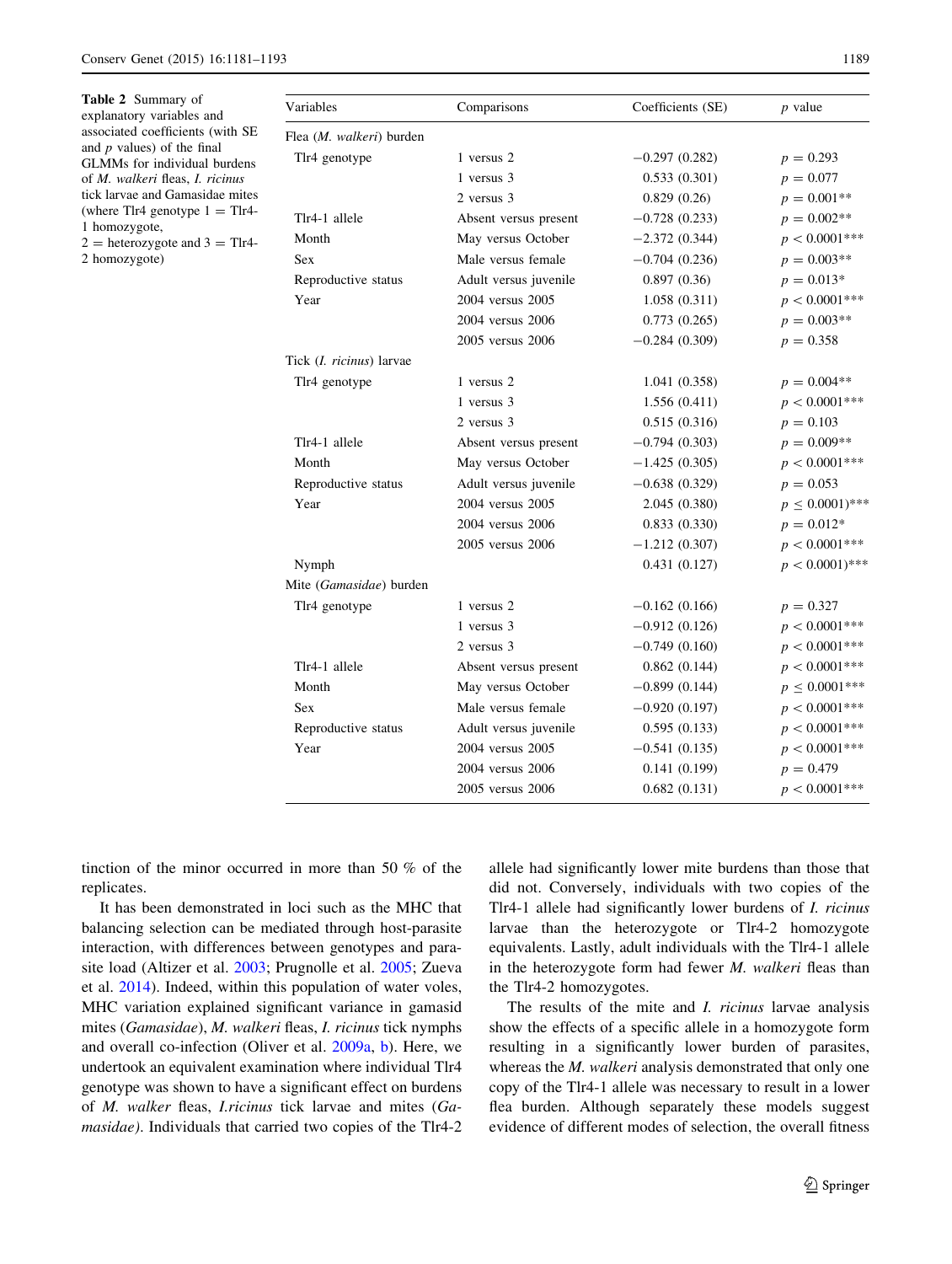<span id="page-9-0"></span>

Fig. 3 Predicted individual burdens for three types of parasite: the flea M. walkeri for a adult males and females and d juvenile males and females, the larvae of the tick I. ricinus for b adult males and females and e juvenile males and females and gamasid mites (Gamasidae) for c adult males and females and f juvenile males and females, according to the genotype at the Tlr4 loci (where Tlr4

genotype  $1 = \text{Thr4-1}$  homozygote,  $2 = \text{heterozygote}$  and  $3 = \text{Thr4-2}$ homozygote). Predictions were modelled for males and females and adults and juveniles in the month of May. All other significant covariates were held constant at an average value. Bars represent ± epre SE

of an individual will be dictated by its ability to defend against a range of immunological assaults and, when this analysis is considered as a whole, it appears there is an overall Tlr4 heterozygote advantage. This would explain the excess of heterozygote individuals observed prior to the population bottleneck.

For M. walkeri fleas and gamisid mites males had a higher parasite load than females. Male-biased parasitism rates have previously been reported in a number of rodent species. However, the underlying mechanisms through which this is mediated remain unclear (Krasnov et al. [2005](#page-11-0); Ferrari et al. [2007](#page-11-0); Matthee et al. [2010\)](#page-11-0). The potential effects of testosterone causing immunocompromise are difficult to reconcile with our observation, reproductively inactive individuals had a higher parasite burden than reproductively active individuals. The latter could be the result of parasites favouring the weaker and less resistant juvenile voles as they are easier to infect and exploit (Christe et al. [1998](#page-11-0); Hawlena et al. [2005\)](#page-11-0).

The relationship between Tlr4 and various ectoparasite species has previously been demonstrated across a range of different host species (Maizels [2009;](#page-11-0) Zhang et al. [2011](#page-12-0); Brake and Pèrez de León [2012](#page-11-0); Wells et al. [2012\)](#page-12-0). The identification of specific signalling pathways during the host's response to ectoparasites has highlighted the role Tlr4 plays in the innate immune response. Most ectoparasite species, including fleas (Robinson et al. [2008](#page-12-0); Matsuura [2013](#page-11-0)), ticks (Stojek and Dutkiewicz [2004;](#page-12-0) Zhao et al. [2013](#page-12-0); Brannan et al. [2014\)](#page-11-0) and mites (Kim et al. [2014](#page-11-0)) release infectious agents and potent immunogens in their saliva to downregulate the host's immune defences. This stimulates the host's immunoregulatory and effector responses, thus initiating the immune response (Wikel [1999](#page-12-0)). Tlr4 is therefore one of the first lines of defence against infection and an important link between pathogen recognition and the activation of the immune response (Wikel [1999](#page-12-0)). Tlr4 plays an important role in activating the immune response by initially detecting the lipopolysaccharide cell wall component of the gram-negative bacterium released by the parasite and initiating the innate immune response, resulting in an inflammatory response and the activation of naïve T-cells by antigen presenting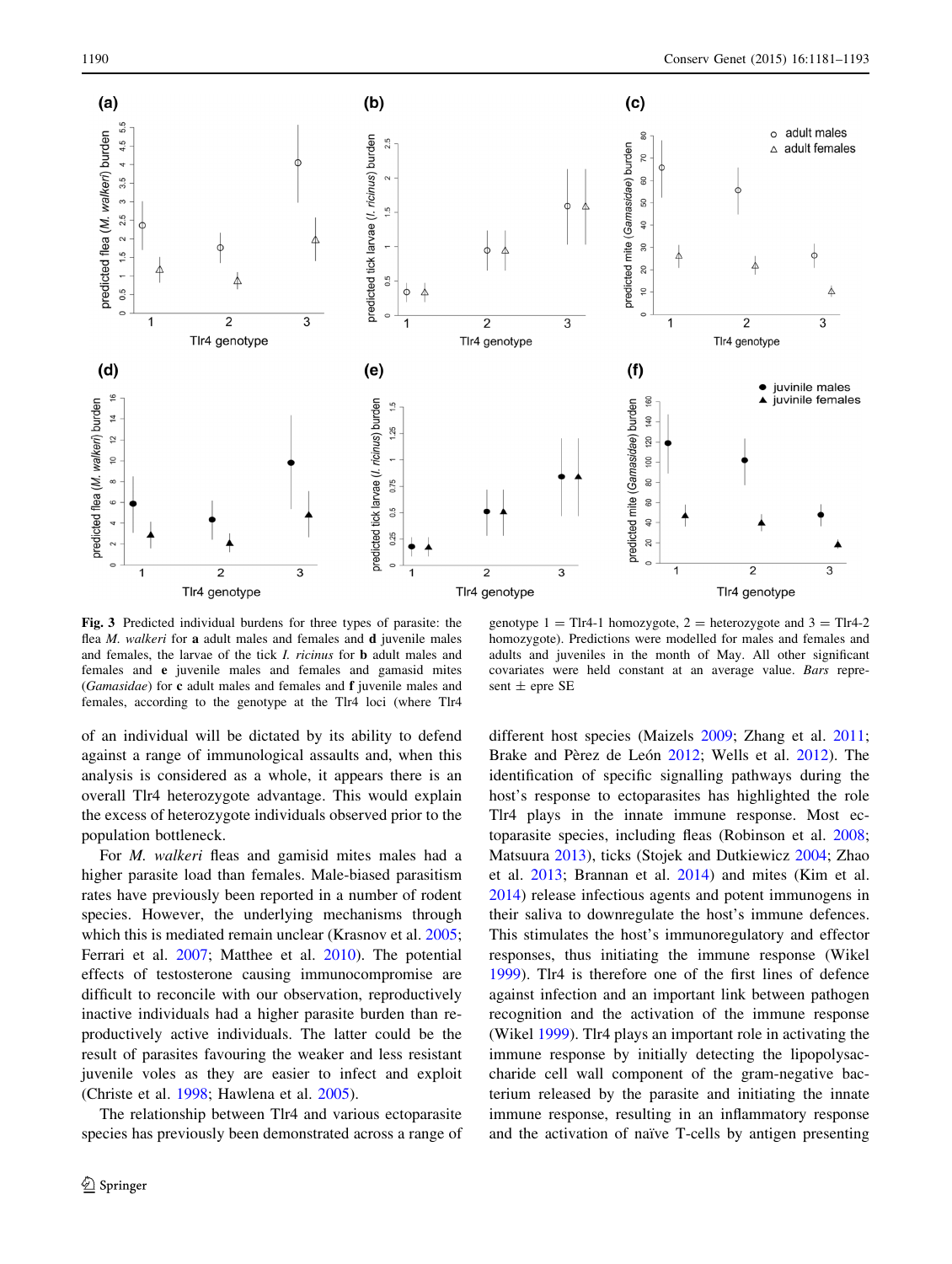<span id="page-10-0"></span>cells (Mogensen [2009\)](#page-11-0). There are many different strains of gram negative bacteria that may be transmitted by parasite species, common strains that may be carried by ticks, fleas and/or mites include bacteria from the genus Borrelia (Rijpkema et al. [2009](#page-12-0)) and Bartonella (Billiter et al. 2008), although there are many other potential gram negative bacterium's. Variation within the pathogen-recognition extracellular domain of the Tlr4 gene, most likely maintained by variations in TLR ligands among pathogens, allows for a range of different gram negative bacterium's to de detected (Maizels [2009\)](#page-11-0). If an individual's ability to detect and defend against invading infectious agents is compromised or limited, the activation of the acquired immune system in hindered and the individuals parasite burden is likely to increase.

Given that Tlr4 had a significant effect on M. walkeri fleas and *I. ricinus* tick larvae burdens it is unclear why we don't see an equivalent pattern in C. nobilis fleas or I. ricinus nymphs. This may reflect statistical power, but given the same discrepancy between the flea species was also apparent with the MHC it may also reflect differences in their individual pathologies. The absence of linkage equilibrium between the MHC and Tlr4 loci indicates that these patterns are independent and not caused by epistatic interaction (Lewontin [1963\)](#page-11-0). In addition, it is surprising that Tlr4 (in either the genotype or allele specific form) was not significant in the Bartonella model given that Bartonella is a gram-negative bacterium. However, unlike the ectoparasite species, blood samples were only collected in the May 2004 and September 2004 sampling sessions. Therefore, the overall sample size for Bartonella is comparatively smaller, reducing the statistical power of any test. Furthermore, as Bartonella was recorded in the blood samples as either present of absent we were unable to account for any variation in the severity of infection between individuals.

What is apparent from this study is that Tlr4 is an important component of the immunogenomic response to pathogens that explains a significant proportion of the variation in individual parasite load. This may have potential consequences for survival, fitness, fecundity and reproductive success of water voles and consequently population viability and persistence. As such, it is an ecologically meaningful locus and understanding its dynamics in populations is useful in a conservation context (Hedrick [2001](#page-11-0); Seddon [2010;](#page-12-0) Thomas [2011](#page-12-0); Oliver and Piertney [2012;](#page-11-0) Grueber et al. [2013\)](#page-11-0). This reinforces the point made by Acevedo-Whitehouse and Cunningham (2006) that the MHC is not the only region of the immunogenome that is important and should be characterised in an ecological context.

The advent of approaches for assaying diversity across the genome in non-model species provides opportunities for identifying other loci that display disproportionately high allelic variation or heterozygosity despite the effects of stochastic microevolutionary processes operating to drive down diversity at the remainder of the genome, or that display high rates of non-synonymous mutations per non-synonymous site. This will circumvent the need for ''bottom-up'' candidate gene approaches (Piertney and Webster [2008](#page-12-0)), and no doubt identify other genes that will add to the portfolio of ecologically meaningful adaptive markers such as Tlr4 and MHC.

Acknowledgments We would like to thank all colleagues who have contributed to fieldwork and sampling during this study. We would especially like to thank Marius Wenzel and Sandra Telfer for collaboration with different aspects of the study, and Dave Jones and Nat Jones for Bartonella PCR assays. This work was supported by the BBSRC studentship to MKG (BB/J01446X/1) and a NERC studentship to MKO. The research was carried out under project license PPL 40/1813.

Open Access This article is distributed under the terms of the Creative Commons Attribution 4.0 International License (http:// creativecommons.org/licenses/by/4.0/), which permits unrestricted use, distribution, and reproduction in any medium, provided you give appropriate credit to the original author(s) and the source, provide a link to the Creative Commons license, and indicate if changes were made.

## References

- Acevedo-Whitehouse K, Cunningham AA (2006) Is MHC enough for understanding wildlife immunogenetics? Trends Ecol Evol 21:433–438
- Akira S, Takeda K, Kaisho T (2001) Toll-like receptors: critical proteins linking innate and acquired immunity. Nat Immunol 2:675–680
- Alcaide M, Edwards SV (2011) Molecular evolution of the toll-like receptor multigene family in birds. Mol Biol Evol 28:1703–1715
- Allendorf FW (1986) Genetic drift and the loss of alleles versus heterozygosity. Zoo Biol 5:181–190
- Allendorf FW, Hohenlohe PA, Luikart G (2010) Genomics and the future of conservation genetics. Nat Rev Genet 11:697–709
- Altizer S, Harvell D, Friedle E (2003) Rapid evolutionary dynamics and disease threats to biodiversity. Trends Ecol Evol 18:589–596
- Bassam BJ, Gresshoff PM (2007) Silver staining DNA in polyacrylamide gels. Nat Protoc 2:2649–2654
- Bates D, Maechler M, Bolker B, Walker S (2014) lme4: linear mixedeffects models using Eigen and S4. R package version 1.1-5. <http://CRAN.R-project.org/package=lme4>
- Bergman IM, Edman K, Ekdahl KN, Rosengren KJ, Edfors I (2012) Extensive polymorphism in the porcine Toll-like receptor 10 gene. Int J Immunogenet 39:68–76
- Bernatchez L, Landry C (2003) MHC studies in nonmodel vertebrates: what have we learned about natural selection in 15 years? J Evol Biol 16:363–377
- Billiter S, Levy M, Chomel B, Breitschwerdt E (2008) Vector transmission of Bartonella species with emphasis on the potential for tick transmission. Med Vet Entomol 22(1):1–15
- Blackwell JM (2001) Genetics and genomics in infectious disease susceptibility. Trends Mol Med 7:521–526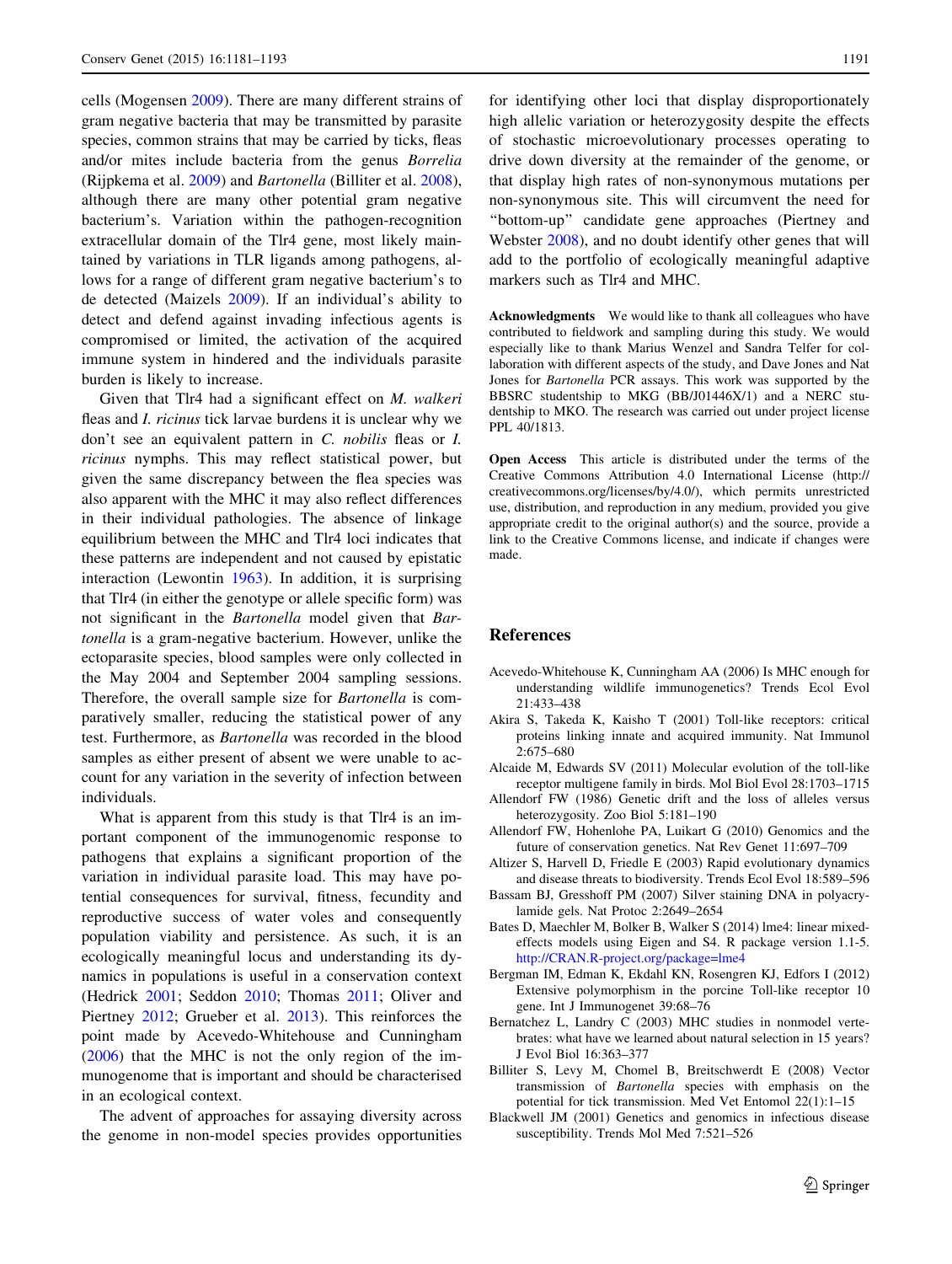- <span id="page-11-0"></span>Bollmer JL, Ruder EA, Johnson JA, Eimes JA, Dunn PO (2011) Drift and selection influence geographic variation at immune loci of prairie-chickens. Mol Ecol 20:4695–4706
- Brake DK, Pèrez de León AA (2012) Immunoregulation of bovine macrophages by factors in the salivary glands of Rhipicephalus microplus. Parasites Vectors 5(1):38
- Brannan JL, Riggs PK, Olafson PU, Ivanov I, Holman PJ (2014) Expression of bovine genes associated with local and systemic immune response to infestation with the lone star tick, Amblyomma americanum. Ticks Tick-Borne Dis 5(6):676–688
- Brownlie R, Allan B (2011) Avian toll-like receptors. Cell Tissue Res 343:121–130
- Charlesworth D, Charlesworth B (1987) Inbreeding depression and its evolutionary consequences. Annu Rev Ecol Syst 18:237–268
- Christe P, Møller AP, de Lope F (1998) Immunocompetence and nestling survival in the house martin: the tasty chick hypothesis. Oikos 83:175–179
- Consuegra S, Garcia de Leaniz C (2008) MHC-mediated mate choice increases parasite resistance in salmon. Proc R Soc B 275:1397–1403
- Dlugosch KM, Parker IM (2008) Founding events in species invasions: genetic variation, adaptive evolution, and the role of multiple introductions. Mol Ecol 17:431–449
- Dunn PO, Bollmer JL, Freeman-Gallant CR, Whittingham LA (2013) MHC variation is related to a sexually selected ornament, survival, and parasite resistance in common yellowthroats. Evolution 67:679–687
- Excoffier L, Laval G, Schneider S (2005) Arlequin ver. 3.0: an integrated software package for population genetics data analysis. Evol Bioinform Online 1:47–50
- Ferrari N, Rosá R, Pugliese A, Hudson P (2007) The role of sex in parasite dynamics: model simulations of transmission of Heligmosomoides polygyrus in populations of yellow-necked mice, Apodemus flavicollis. Int J Parasitol 37(3–4):341–349
- Ferrer-Admetlla A, Bosch E, Sikora M et al (2008) Balancing selection is the main force shaping the evolution of innate immunity genes. J Immunol 181:1315–1322
- Fisher CA, Bhattarai EK, Osterstock JB et al (2011) Evolution of the Bovine TLR gene family and member associations with Mycobacterium avium subspecies paratuberculosis infection. PLoS One 6(11):e27744
- Fornůsková A, Vinkler M, Pagès M, Galan M, Jousselin E, Cerqueira F, Morand S, Charbonnel Bryja J, Cosson JF (2013) Contrasted evolutionary histories of two toll-like receptors (Tlr4 and Tlr7) in wild rodents (MURINAE). BMC Evol Biol 13:1471–2148
- Garantziotis S, Hollingsworth JW, Zaas AK, Schwartz DA (2008) The effect of toll-like receptors and toll-like receptor genetics in human disease. Annu Rev Med 59:343–359
- Gay NJ, Gangloff M (2007) Structure and function of toll receptors and their ligands. Annu Rev Biochem 76:141–165
- Goudet J (2005) FSTAT: a program to estimate and test gene diversities and fixation indices (version 2.9.3.2). [http://www2.](http://www2.unil.ch/popgen/softwares/fstat.htm) [unil.ch/popgen/softwares/fstat.htm](http://www2.unil.ch/popgen/softwares/fstat.htm)
- Grueber CE, Wallis GP, King TM, Jamieson IG (2012) Variation at innate immunity toll-like receptor genes in a bottlenecked population of a New Zealand robin. PLoS One 7:e45011
- Grueber CE, Wallis GP, Jamieson IG (2013) Genetic drift outweighs natural selection at toll-like receptor (TLR) immunity loci in a re-introduced population of a threatened species. Mol Ecol 22:4470–4482
- Hawlena H, Abramsky Z, Krasnov BR (2005) Age-based parasitism and density-dependant distribution of fleas (Siphonaptera) on a desert rodent. Popul Ecol 146:200–208
- Hedrick PW (2001) Conservation genetics: where are we now? Trends Ecol Evol 16:629–636
- Horner DS, Pavesi G, Casrignano T, De Meo PD, Liuni S, Sammeth M, Picardi E, Pesole G (2010) Bioinformatics approaches for genomics and post genomics applications of next-generation sequencing. Brief Bioinform 11:181–197
- Hughes AL, Friedman R (2008) Codon-based tests of positive selection, branch lengths, and the evolution of mammalian immune system genes. Immunogenetics 60:495–506
- Iwasaki A, Medzhitov R (2010) Regulation of adaptive immunity by the innate immune system. Science 327:291–295
- Kawai T, Akira S (2005) Pathogen recognition with Toll-like receptors. Curr Opin Immunol 17:338–344
- Keller LF, Jeffery KJM, Arcese P, Beaumont MA, Hochachka WM, Smith JNM, Bruford MW (2001) Immigration and the ephemerality of a natural population bottleneck: evidence form molecular markers. Proc R Soc B 268:1387–1394
- Kim EH, Lee JS, Lee NR, Baek SY, Kim EJ, Lee SJ, Kim IS (2014) Regulation of constitutive neutrophil apoptosis due to house dust mite allergen in normal and allergic rhinitis subjects. PLoS One 9(9), article number: e105814
- Kimura M (1983) The neutral theory of molecular evolution. Cambridge University Press, New York
- Krasnov B, Morand S, Hawlena H, Khokhlova I, Shenbrot G (2005) Sex-biased parasitism, seasonality and sexual size dimorphism in desert rodents. Oecologia 146(2):209–217
- Lenth RV (2014). lsmeans: least-squares means. R package version 2.12. <http://CRAN.R-project.org/package=lsmeans>
- Lewontin RC (1963) The interaction of selection and linkage. I. General considerations; heterotic models. Genetics 49:49–67
- Librado P, Rozas J (2009) DNASP v5: a software for comprehensive analysis of DNA polymorphism data. Bioinformatics 25:1451–1452
- Maizels RM (2009) Parasite immunomodulation and polymorphisms of the immune system. J Biol 8:61–64
- Matsuura M (2013) Structural modifications of bacterial lipopolysaccharide that facilitate gram-negative bacteria evasion of host innate immunity. Front Immunol. doi[:10.3389/fimmu.2013.](http://dx.doi.org/10.3389/fimmu.2013.00109) [00109](http://dx.doi.org/10.3389/fimmu.2013.00109)
- Matthee S, McGeoch M, Krasnov B (2010) Parasite-specific variation and the extent of male-biased parasitism; an example with a South African rodent and ectoparasitic arthropods. Parasitology 137(4):651–660
- Merila J, Crnokrak P (2001) Comparison of genetic differentiation at marker loci and quantitative traits. J Evol Biol 14(6):892–903
- Mogensen TH (2009) Pathogen recognition and inflammatory signaling in innate immune defenses. Clin Microbiol Rev 22(2):240–273
- Mullenbach R, Lagoda PJ, Welter C (1989) An efficient saltchloroform extraction of DNA from blood and tissues. Trends Genet 5:391
- Nei M, Maruyama T, Chakraborty R (1975) The bottleneck effect and genetic variability in populations. Evolution 29:1–10
- Oliver MK, Piertney SB (2012) Selection maintains MHC diversity through a natural population bottleneck. Mol Biol Evol 29:1713–1720
- Oliver MK, Lambin X, Cornulier T, Piertney SB (2009a) Spatiotemporal variation in the strength and mode of selection acting on major histocompatibility complex diversity in water vole (Arvicola amphibius) metapopulations. Mol Ecol 18:80–92
- Oliver MK, Telfer S, Piertney SB (2009b) Major histocompatibility complex (MHC) heterozygote superiority to natural multiparasite infections in the water vole (Arvicola amphibius). Proc R Soc B 276:1119–1128
- Ouborg NJ, Pertoldi C, Loeschcke V, Bijlsma RK, Hedrick PW (2010) Conservation genetics in transition to conservation genomics. Trends Genet 26:177–187